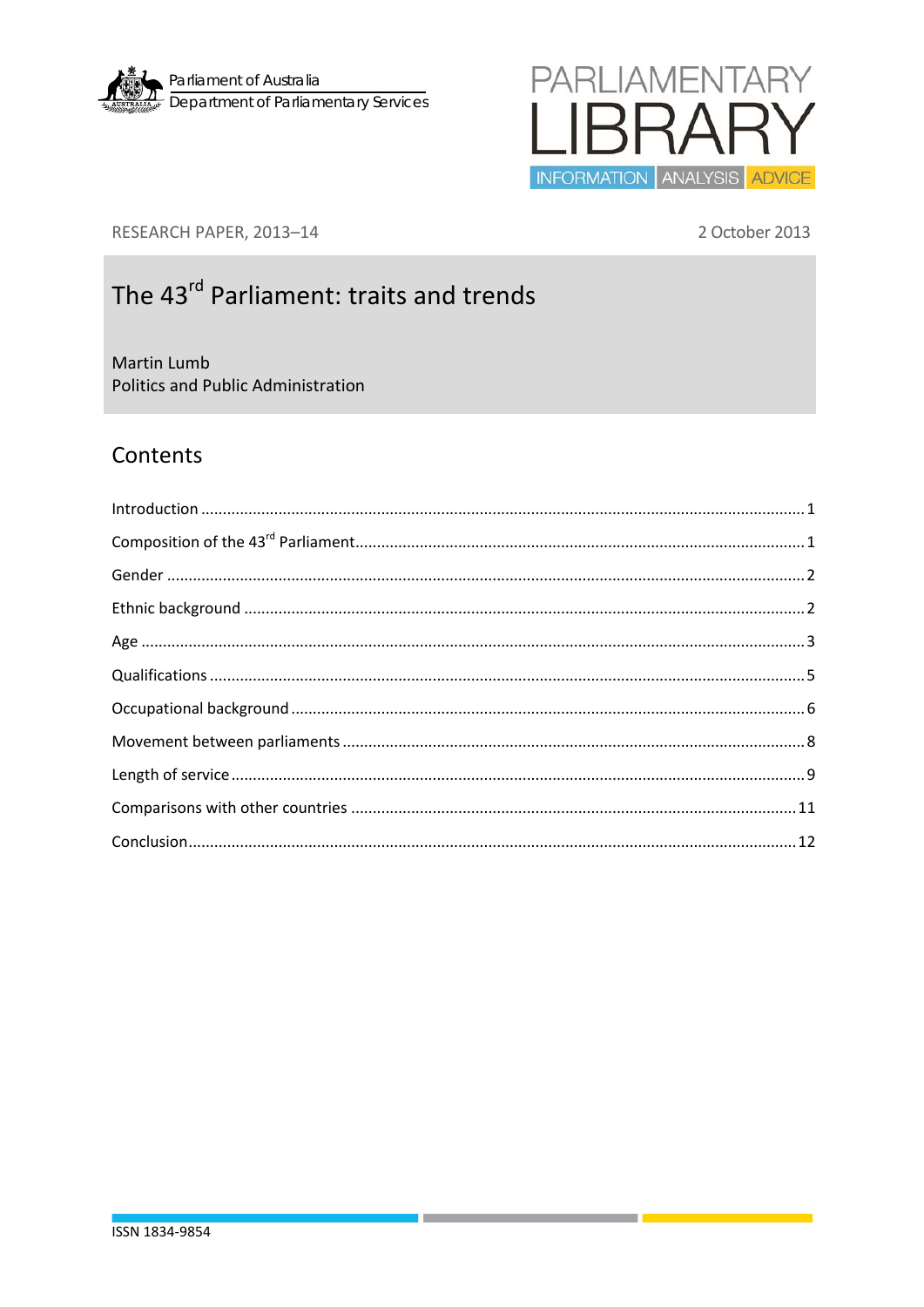### <span id="page-1-0"></span>**Introduction**

1

In recent years, academics and media commentators have documented the rise of a professional political class and the apparent shrinking gene pool in parliament, where members of Parliament often have 'more in common with each other than with many of their constituents'.<sup>[1](#page-1-2)</sup> This Research Paper examines the biographical details of the senators and members of the 43<sup>rd</sup> Parliament, and draws on the statistical tables featured in the 32nd edition of the *Parliamentary Handbook of the*  Commonwealth of Australia.<sup>[2](#page-1-3)</sup> The paper focuses on the age, qualifications, previous employment and length of parliamentary service, and compares these characteristics with previous parliaments. A similar examination of the  $41<sup>st</sup>$  Parliament was published in 2006.<sup>[3](#page-1-4)</sup>

## <span id="page-1-1"></span>**Composition of the 43rd Parliament**

The 21 August 2010 election saw 29 new members elected to the House of Representatives, together with the return of three Coalition members who did not retain their seats at the 2007 election, Warren Entsch (LIB, Leichhardt, Qld), Teresa Gambaro (LIB, Brisbane, Qld) and Ross Vasta (LIB, Bonner, Qld). This new component constituted approximately 20 per cent of the chamber. This compares with 39 new House of Representatives members at the 2007 election (26 per cent of the chamber). Of the 32 members who left the House at the 2010 election, 20 retired and 12 were defeated.

Of the 40 senators up for re-election in 2010, all but 12 were re-elected. Six did not contest the election and six were defeated. The 12 new senators, including David Fawcett (LIB, SA) the former Member for Wakefield from 2004 to 2007, equated to approximately 16 per cent of the chamber, compared with 14 new Senators (18 per cent) after the 2007 election.

The statistics and tables in this paper are based on data for the  $43^{rd}$  Parliament as at 1 July 2011 when the new senators commenced their term. Party representation for the two chambers is detailed in Table 1 below. During the course of the Parliament, there have been seven casual vacancies in the Senate, but no House of Representatives by-elections. Although party numbers remained the same in the Senate from 1 July 2011, some variations occurred in the House of Representatives. Bob Katter (Kennedy, Qld) announced the launch of his own party, and was formally listed as Katter's Australian Party from 27 September 2011. Peter Slipper (Fisher, Qld) resigned from the Liberal Party and became an independent on 24 November 2011. Craig Thomson (Dobell, NSW) resigned from the Australian Labor Party and became an independent on 29 April 2012. Tony Crook (O'Connor, WA) sat as an independent until 8 May 2012, and subsequently sat with The Nationals, but did not attend joint Coalition meetings.

<span id="page-1-2"></span><sup>1.</sup> L Dodson[, 'The new and the restless',](http://parlinfo.aph.gov.au/parlInfo/search/display/display.w3p;query=Id%3A%22media%2Fpressclp%2FDTMX6%22) *Australian Financial Review*, 14 August 2010, p. 25.

<span id="page-1-3"></span><sup>2.</sup> *[Parliamentary Handbook of the Commonwealth of Australia,](http://www.aph.gov.au/About_Parliament/Parliamentary_Departments/Parliamentary_Library/Parliamentary_Handbook)* Parliamentary Library, Canberra, 2011.

<span id="page-1-4"></span><sup>3.</sup> S Miskin and M Lumb, *[The 41st Parliament: middle-aged, well-educated and \(mostly\) male](http://www.aph.gov.au/binaries/library/pubs/rn/2005-06/06rn24.pdf)*, Research note, 24, 2005– 06, Parliamentary Library, Canberra, 2006, accessed 1 August 2013.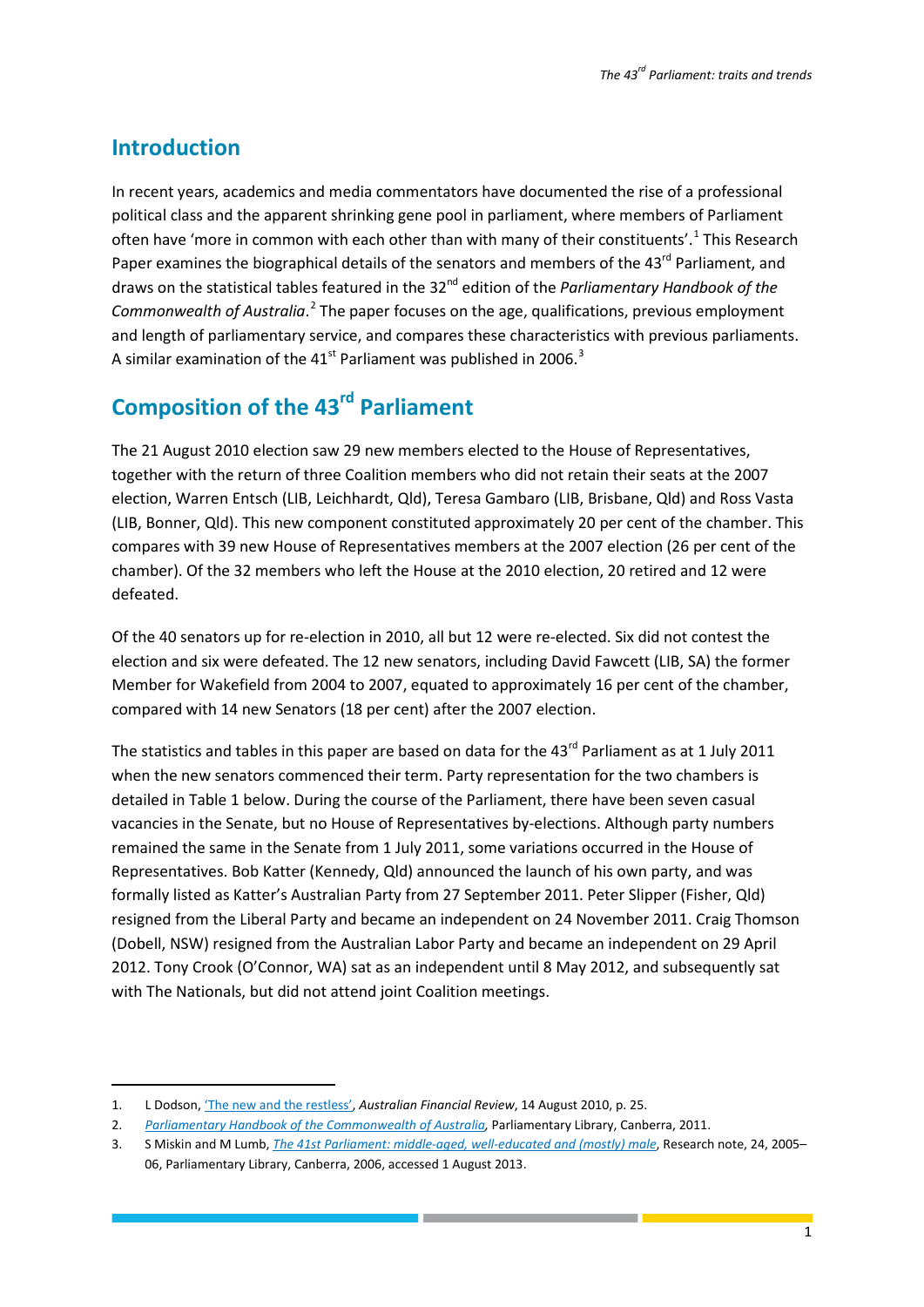#### **Table 1. Party representation in the 43rd Parliament**

House of Representatives

| Party                               | <b>Pre-election</b> | <b>Post-election</b> |
|-------------------------------------|---------------------|----------------------|
| Australian Labor Party              | 83                  | 72                   |
| Liberal Party of Australia          | 54                  | 60                   |
| The Nationals/Country Liberal Party | 9                   | 12                   |
| Coalition                           | 63                  | 72                   |
| The Nationals (WA)                  |                     |                      |
| <b>Australian Greens</b>            |                     |                      |
| Independent                         | 4                   | Δ                    |
| Total                               | 150                 |                      |

Senate

| Party                               | before July 2011 | after July 2011 |
|-------------------------------------|------------------|-----------------|
| Australian Labor Party              | 32               | 31              |
| Liberal Party of Australia          | 32               | 28              |
| The Nationals/Country Liberal Party | 5                | 6               |
| Coalition                           | 37               | 34              |
| <b>Australian Greens</b>            | 5                | q               |
| <b>Family First</b>                 | 1                |                 |
| Democratic Labour Party             |                  |                 |
| Independent                         | 1                | 1               |
| <b>Total</b>                        | 76               | 76              |

### <span id="page-2-0"></span>**Gender**

Following the 2010 election, the number of women in Parliament declined slightly from 68 to 67, approximately 30 per cent of the Parliament. $4$  The number of women in the House of Representatives declined from 41 (27 per cent) to 37 (25 per cent). When the newly-elected Senators commenced on 1 July 2011, the number of women in the Senate rose from 27 (35 per cent) to 30 (38 per cent). This higher proportion of women in the upper house is mirrored in Australian state parliaments. In the five states with upper houses, four (NSW, WA, SA and Tas) currently have a higher proportion of women in the upper house than the lower house, Victoria the only exception.<sup>[5](#page-2-3)</sup>

### <span id="page-2-1"></span>**Ethnic background**

Although detailed research on the ethnic background of the Parliament is limited, some indications can be drawn from *Parliamentary Handbook* statistics on the number of overseas born MPs. Nearly

<span id="page-2-2"></span><sup>4.</sup> For detailed statistics and information on the representation of women in Australian parliaments, see Dr J McCann and J Wilson[, Representation of women in Australian parliaments,](http://parlinfo.aph.gov.au/parlInfo/download/library/prspub/1481963/upload_binary/1481963.pdf;fileType=application%2Fpdf#search=%22library/prspub/1481963%22) Background note, Parliamentary Library, Canberra, 7 March 2012, accessed 1 August 2013.

<span id="page-2-3"></span><sup>5.</sup> Se[e Composition of Australian Parliaments by Party and Gender,](http://www.aph.gov.au/~/media/05%20About%20Parliament/54%20Parliamentary%20Depts/544%20Parliamentary%20Library/Browse%20by%20topic/Currentwomen.ashx) Parliamentary Library, Canberra, 2013, accessed 1 August 2013.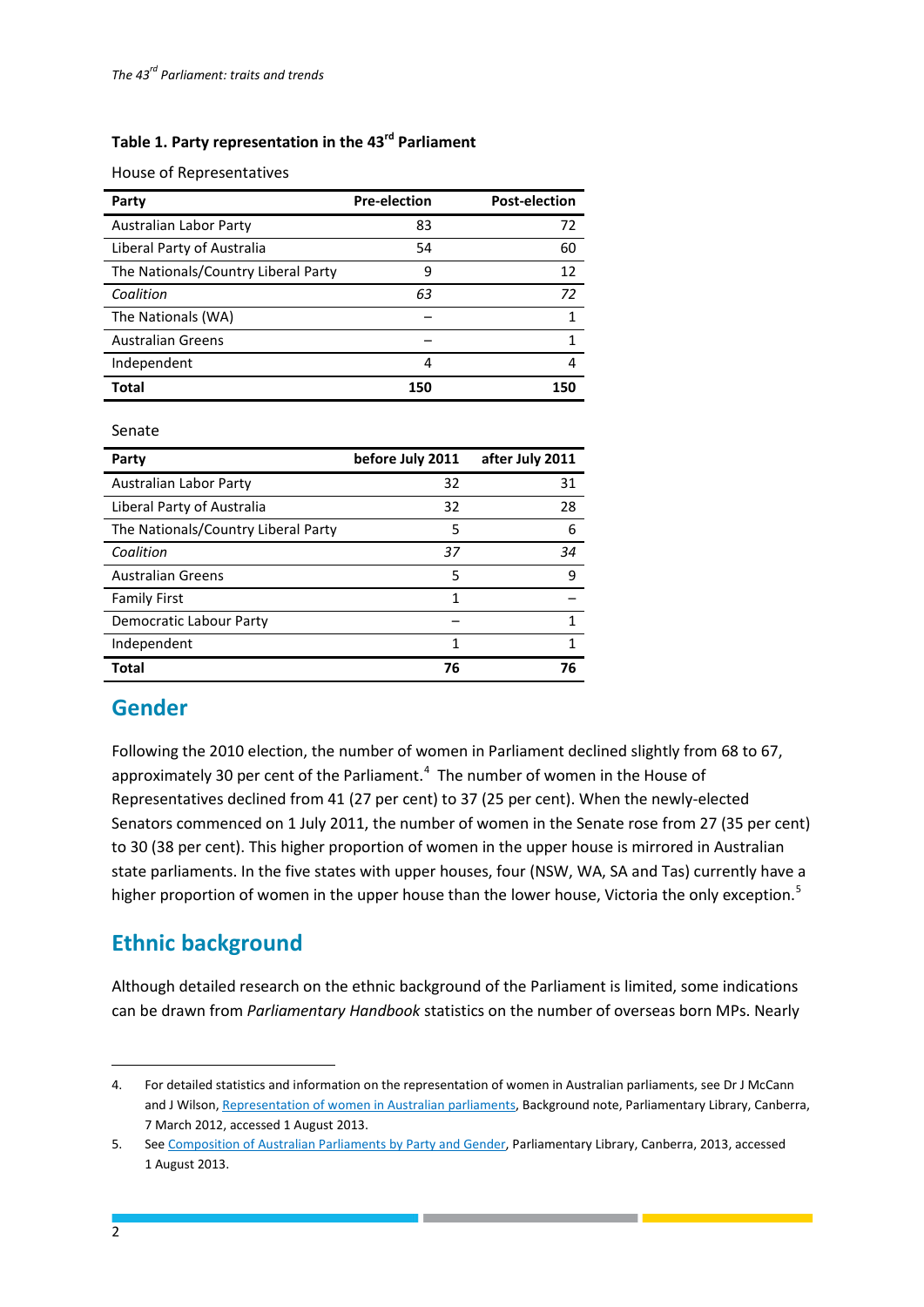half of the members of the first Parliament (49 per cent) were born overseas, predominantly the United Kingdom. In the 43<sup>rd</sup> Parliament only 12 per cent were born overseas. Of the 29 senators and members born overseas, 13 were born in the United Kingdom; four in New Zealand; and one each from Belgium, Canada, France, Germany, Greece, Hungary, Ireland, Italy, Malaysia, the Netherlands, Nigeria and South Africa.<sup>[6](#page-3-1)</sup> Place of birth, of course, does not necessarily reflect ethnic background. Additional research indicates that at least 13 per cent of the 43<sup>rd</sup> Parliament were migrants from a non-English speaking background or children of migrants from a non-English speaking background.<sup>[7](#page-3-2)</sup> Ken Wyatt (LIB, Hasluck, WA), elected in 2010, became the first Indigenous member of the House of Representatives.

### <span id="page-3-0"></span>**Age**

**.** 

Parliament remains the domain of the middle-aged: the number of members in the 40–59 age bracket in the 43<sup>rd</sup> Parliament was 159, with only 26 (11.5 per cent) younger than 40, and 41 (18.1 per cent) aged 60 or older.

The youngest parliamentarian in the 43<sup>rd</sup> Parliament was Wyatt Roy (LIB, Longman, Qld), also the youngest ever elected to Parliament—he was 20 when elected in 2010. The oldest member of the 43<sup>rd</sup> Parliament was Alby Schultz (LIB, Hume, NSW), 71 when re-elected in 2010. Mr Schultz did not contest the 2013 election.



#### **Figure 1. Total MPs in each age bracket**

The average age was 51, slightly older than the previous parliament (50.1), but comparable with historical statistics. Since Federation, the average age of senators and members in any one Parliament has ranged between 47 and 52, fluctuating from 48.1 in 1901 to 51.8 in 1950 and down

<span id="page-3-1"></span><sup>6.</sup> For details, se[e 'Overseas born'](http://parlinfo.aph.gov.au/parlInfo/search/display/display.w3p;query=Id%3A%22handbook%2Fnewhandbook%2F2011-10-13%2F0029%22) in *[Parliamentary Handbook of the Commonwealth of Australia,](http://www.aph.gov.au/About_Parliament/Parliamentary_Departments/Parliamentary_Library/Parliamentary_Handbook)* op. cit.

<span id="page-3-2"></span><sup>7.</sup> This figure is based on information obtained from published biographical information and first speeches in Parliament.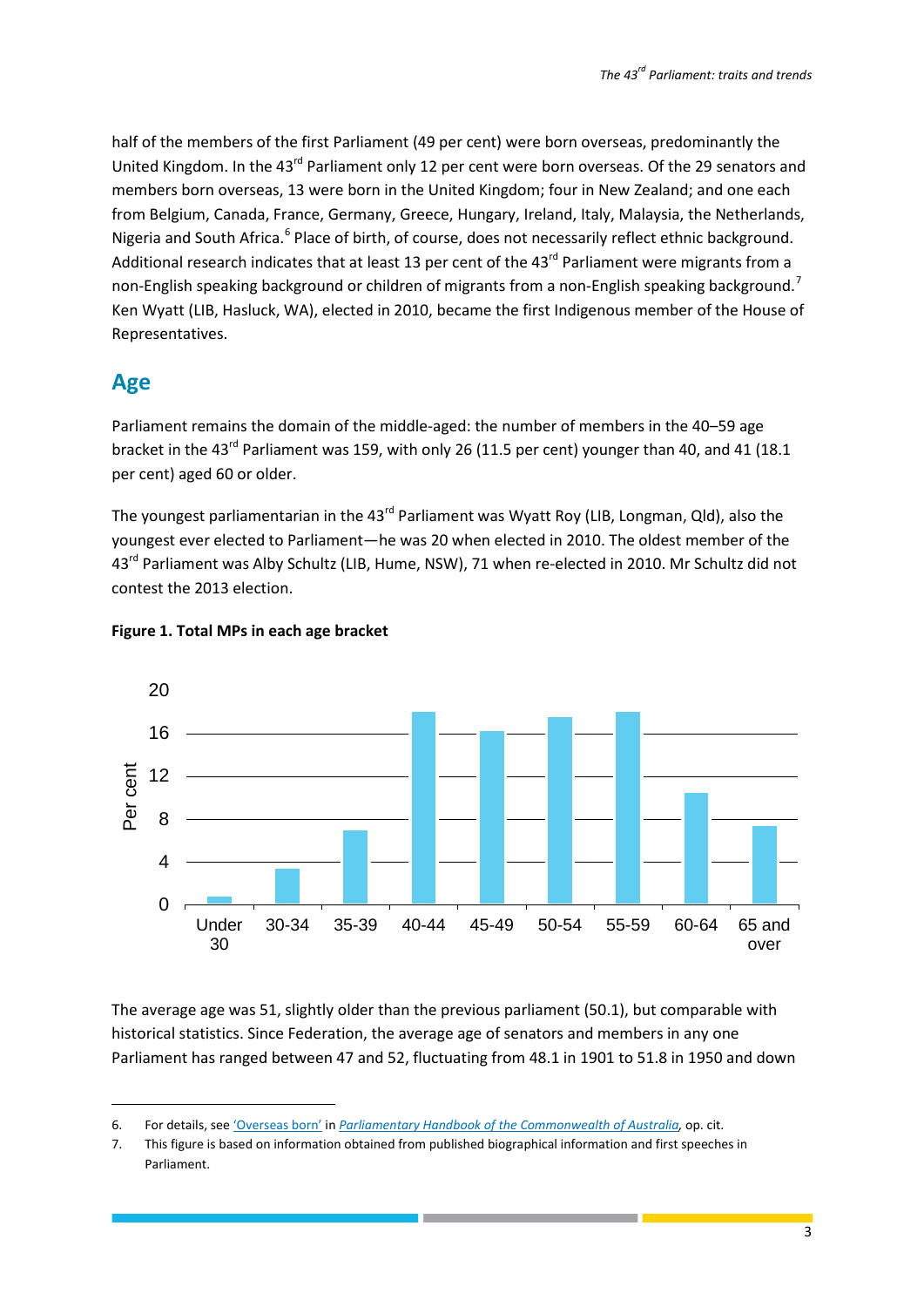to 47.5 in 197[8](#page-4-0).<sup>8</sup> The difference between the two chambers in the 43<sup>rd</sup> Parliament was marginal: the average age of those in the Senate was 51.7 while the average age of those in the House was 50.6. Figure 2 illustrates the similarity in age distribution across both chambers, except for a peak in the 50–54 age bracket in the Senate not seen in the House.



**Figure 2. Age of MPs (percentage), by chamber** 

Figure 3 shows that the largest difference between the parties occurs in the over 65 age bracket. The Coalition has 14 senators and members over the age of 65, while the ALP has none.



**Figure 3. Age of MPs (percentage), by party**

<span id="page-4-0"></span><sup>8.</sup> J Rydon, *A Federal Legislature: The Australian Commonwealth Parliament 1901–1980*, Oxford University Press, Melbourne, 1986, pp. 47–49.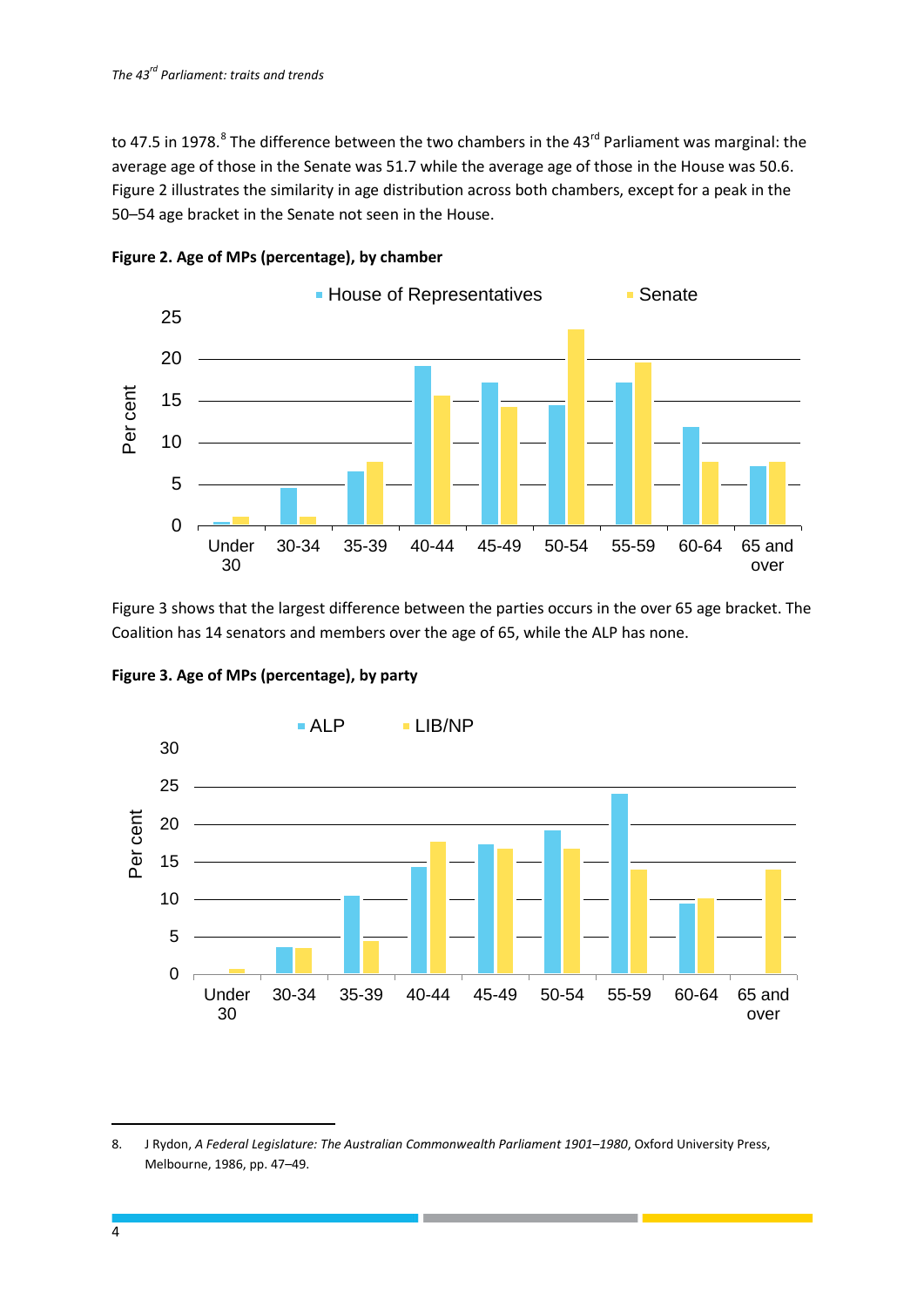### <span id="page-5-0"></span>**Qualifications**

The number of MPs with post-secondary qualifications has risen steadily since Federation: from approximately 15 per cent in 1[9](#page-5-1)01 to 41 per cent in 1980<sup>9</sup>, and now nearly 81 per cent (183 out of 226).<sup>[10](#page-5-2)</sup> There was a slight difference between the chambers: 84 per cent of the senators and 79 per cent of the members of the House of Representatives had post-secondary qualifications.

Between them, the 183 politicians held 362 qualifications. The following breakdown explores the composition of the qualifications, looking at the *total number* of qualifications rather than the individuals who held them or the highest qualification that each person held. The most common qualification was a Bachelor degree, of which there were 212. In addition, there were eight doctorates, 49 Masters degrees, 25 graduate diplomas, 29 'other' diplomas, and 31 'other' professional/certificate qualifications (see Figure 4).



#### **Figure 4. Qualifications held (percentage)**

The most common field of qualification is what the *Parliamentary Handbook* categorises as 'general', which includes those degrees where the major field of study has not been specified (for example, Arts degrees and doctorates). Of the 362 qualifications, there were 96 in the 'general' category, 90 in law (a steep increase from 66 in 2005), 30 in economics/commerce, 25 in administration, 24 in education (a marked decline from 35 in 2005) and 13 in health (see Figure 5). In fields other than law and education, the fluctuations since 2005 are less pronounced.

<span id="page-5-1"></span><sup>9.</sup> J Rydon, op. cit., p. 156.

<span id="page-5-2"></span><sup>10.</sup> Fellowships, memberships, and associates of professional or other bodies are not counted.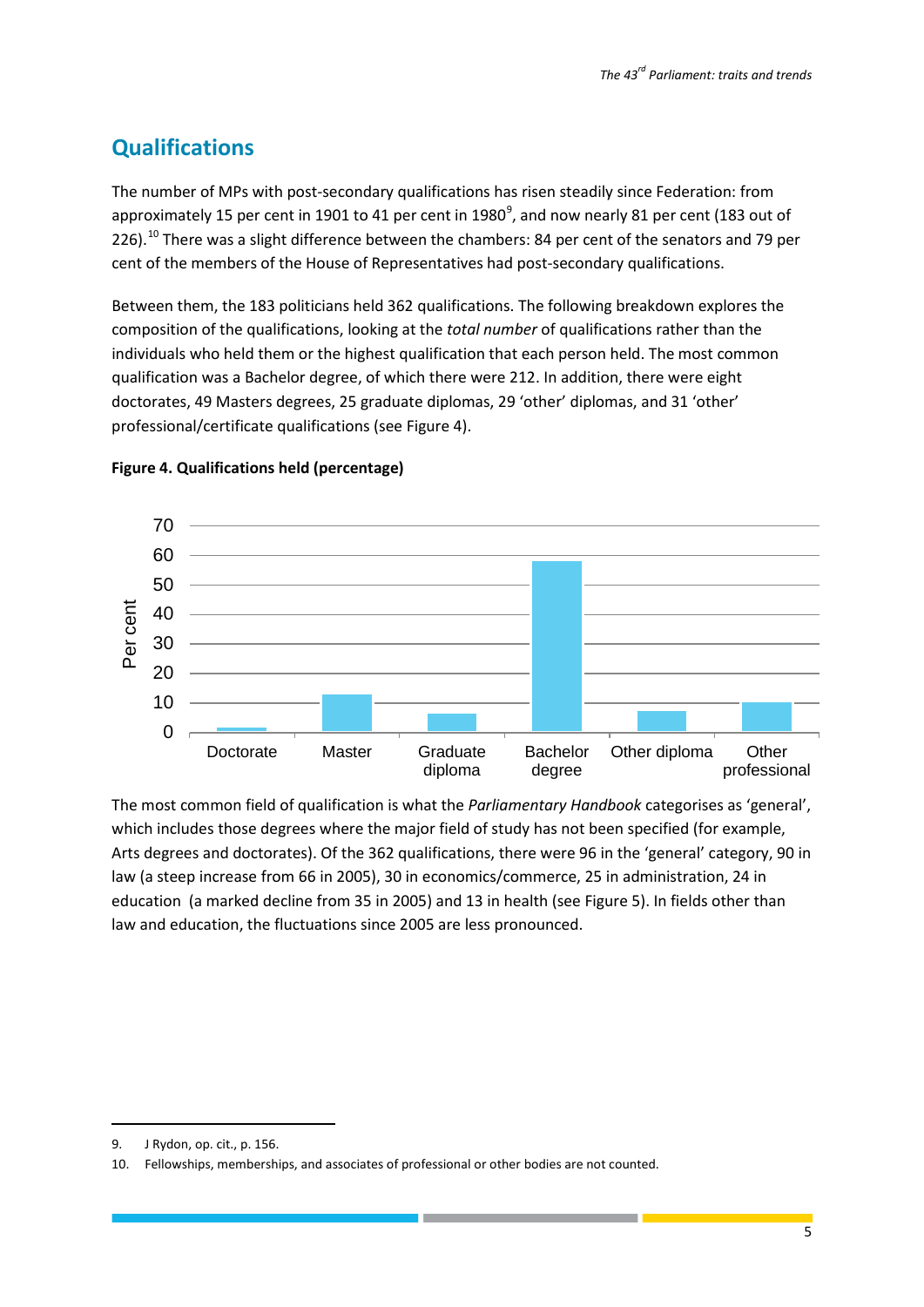

**Figure 5. Fields of qualification (percentage)**

A breakdown of the fields of qualification by party reveals some differences (see Figure 6). In 2005 more Coalition members had law qualifications than their Labor counterparts (23 per cent to 18 per cent), but in the 43<sup>rd</sup> Parliament 27 per cent of Labor members had law qualifications, while the Coalition's level of law qualifications remained at 23 per cent.





### <span id="page-6-0"></span>**Occupational background**

Career paths are often complex: a member with legal qualifications may initially practise law, and then later become a business executive or a union official. The Handbook data on the previous occupation of members of the 43<sup>rd</sup> Parliament describes the jobs they held immediately before their election to Parliament. It does not say how long members held these jobs before they entered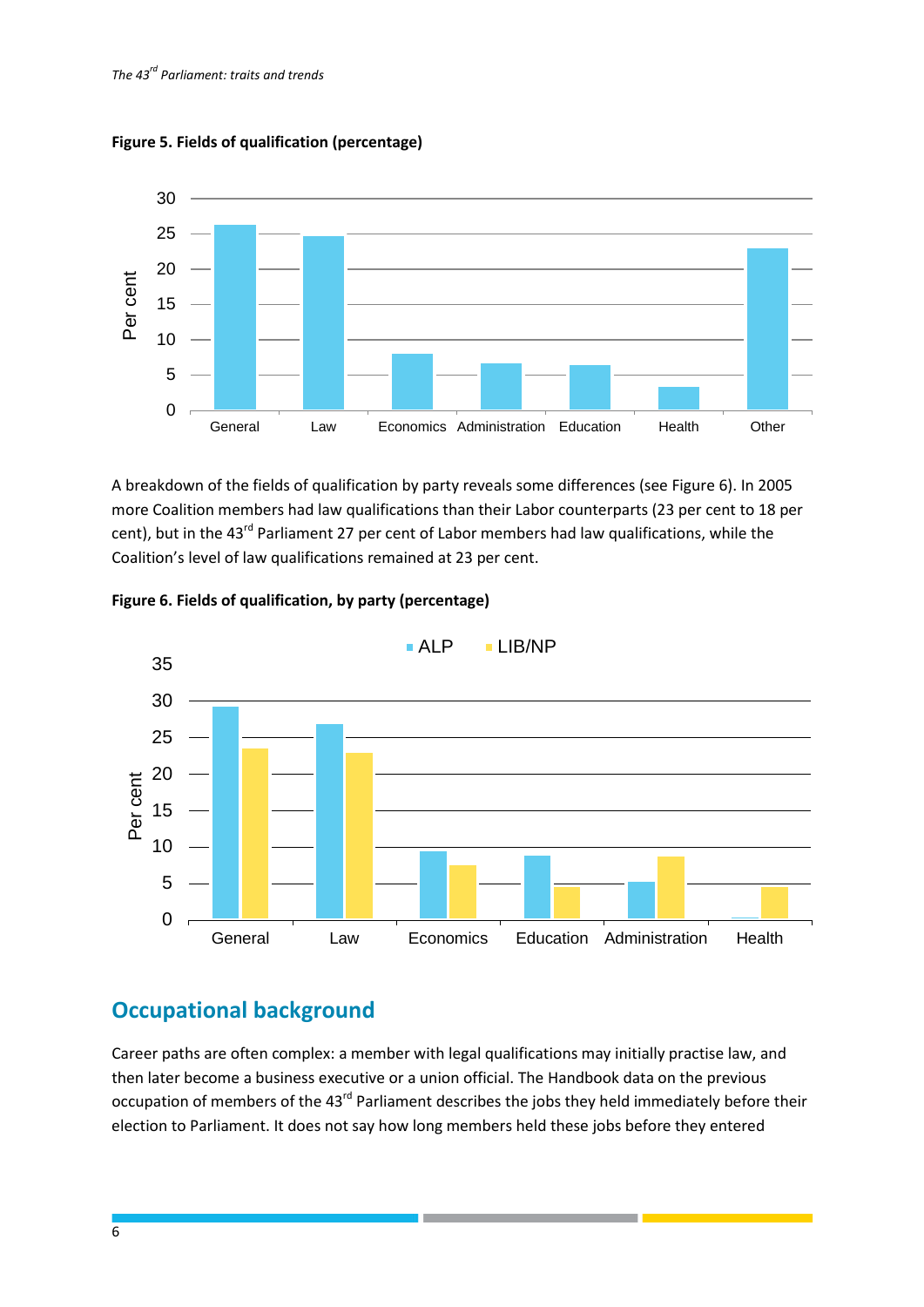parliament, nor does it include details of any earlier employment. (The latter can be found in the individual entries in the biographies section of the Handbook.) Details are provided in Table 2.

|                                                                                      | <b>Number</b> | Percentage* |
|--------------------------------------------------------------------------------------|---------------|-------------|
| Business executives, managers, self-employed businesspeople, company directors, etc. | 57            | 25          |
| Political consultants, advisers and lobbyists                                        | 32            | 14          |
| Barristers, solicitors, lawyers, legal officers, etc.                                | 30            | 13          |
| Party and union administrators                                                       | 22            | 10          |
| Party and union officials                                                            | 14            | 6           |
| Members of state/territory legislatures                                              | 13            | 6           |
| Public service/policy administrators                                                 | 10            | 4           |
| Other administrators/consultants                                                     | 9             | 4           |
| Farmers, graziers and other (full-time) primary producers                            | 8             | 4           |
| Researchers, research assistants, electorate and project officers                    | 8             | 4           |
| Lecturers, teachers, tutors                                                          | 5             | 2           |
| Medical practitioners, dentists, nurses                                              | 4             |             |
| Local government officials                                                           | 3             |             |
| Other                                                                                | 11            | 5           |
| Total                                                                                | 226           | 100         |

#### **Table 2. Previous occupation**

\* percentage of the total parliament

The 43<sup>rd</sup> Parliament included 30 people who worked in the legal profession, 57 who were in business, eight who were in the farming industry, and 92 who worked in politics-related jobs. The latter category includes local government officials, those who worked for a party or union, or a political lobbying or consultancy firm, or in a political research or electorate office position. This group amounts to 41 per cent, an increase of 15 percentage points since 1988, when the figure was 26 per cent.

The statistics for previous employment by chamber indicate those who have been 'party and union administrators and officials' were much more prevalent in the Senate: 26 per cent of senators held such jobs immediately before entering parliament compared with only 11 per cent of lower house members (see Figure 7; for the purposes of this comparison, some of the employment categories have been conflated). 'Business executives, managers, etc.' were more likely to hold seats in the lower house.

There were substantial differences in the backgrounds of Labor and Coalition members (see Figure 8), most notably in the categories of 'party and union administrators and officials' (predominantly Labor) and 'business executive/managers etc.' (predominantly Coalition).

Occupations which have seen the largest increase represented in Parliament are: political consultants and advisers (from 2 per cent in 1988 to 14 per cent in 2011); and business executives and managers (from 17 per cent in 1988 to 25 per cent in 2011).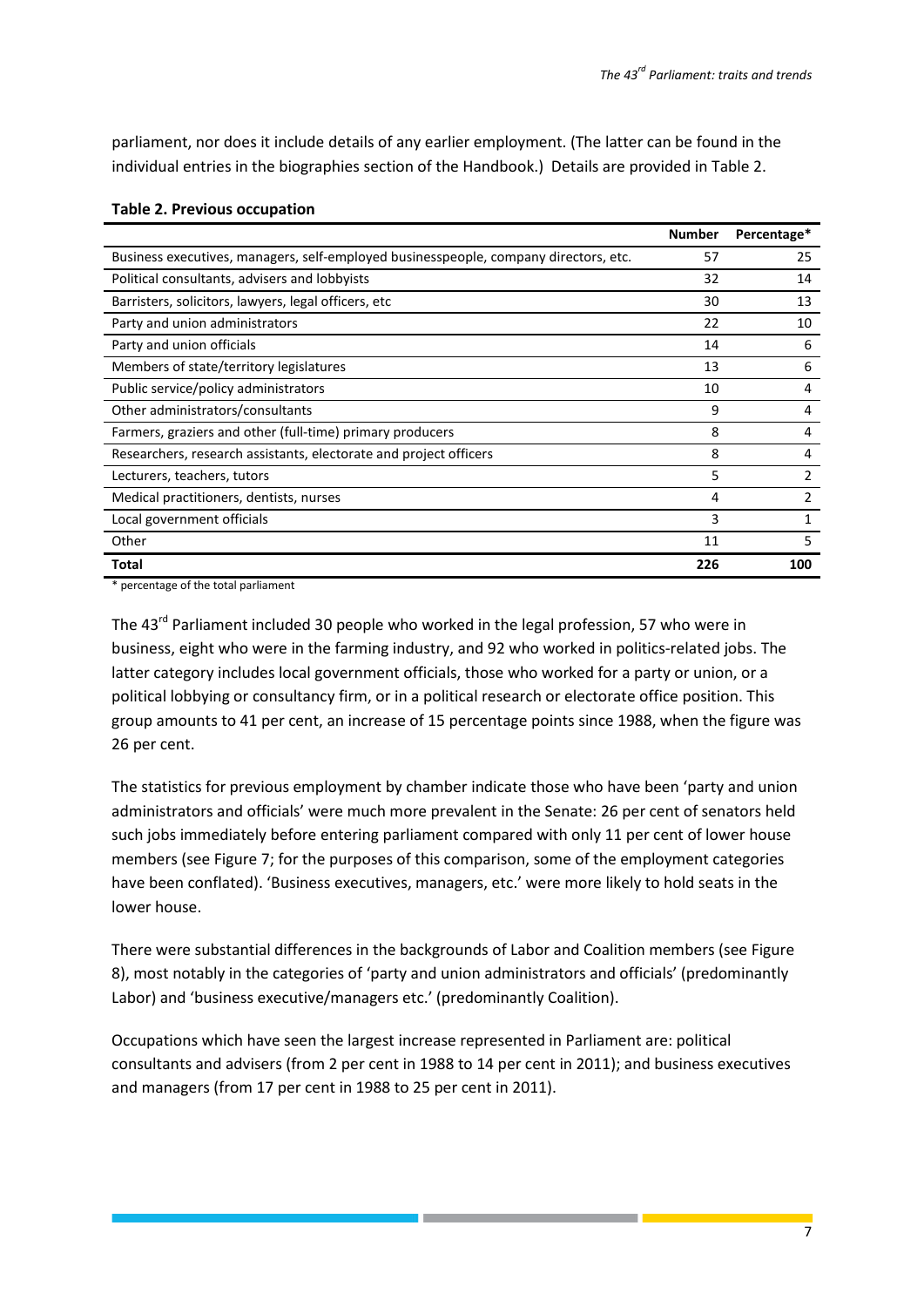Occupations which have seen the largest decrease represented in Parliament are: lecturers and teachers (from 12 per cent in 1988 to 2 per cent in 2011); and farmers and graziers (from 8 per cent in 1988 to 3 per cent in 2011).









### <span id="page-8-0"></span>**Movement between parliaments**

The first federal Parliament in 1901, not surprisingly, drew heavily on the experience of those who had served in state parliaments. Seventy-nine per cent of the first Parliament's members and senators were previously in a state parliament.<sup>[11](#page-8-1)</sup> This figure has dropped steeply since Federation. Among those elected from 1902 to 1948, 37 per cent were former state MPs; and among those elected from 1949 to 1980, 14 per cent were former state MPs. $^{12}$  $^{12}$  $^{12}$  In the 21<sup>st</sup> century, the number continues to decline: eight per cent of the 43<sup>rd</sup> Parliament were former state MPs. The movement of former federal members to state parliament is less frequent, with no obvious trends over time.

<span id="page-8-1"></span><sup>11.</sup> J Rydon, op. cit., p. 91.

<span id="page-8-2"></span><sup>12.</sup> Ibid., p. 91.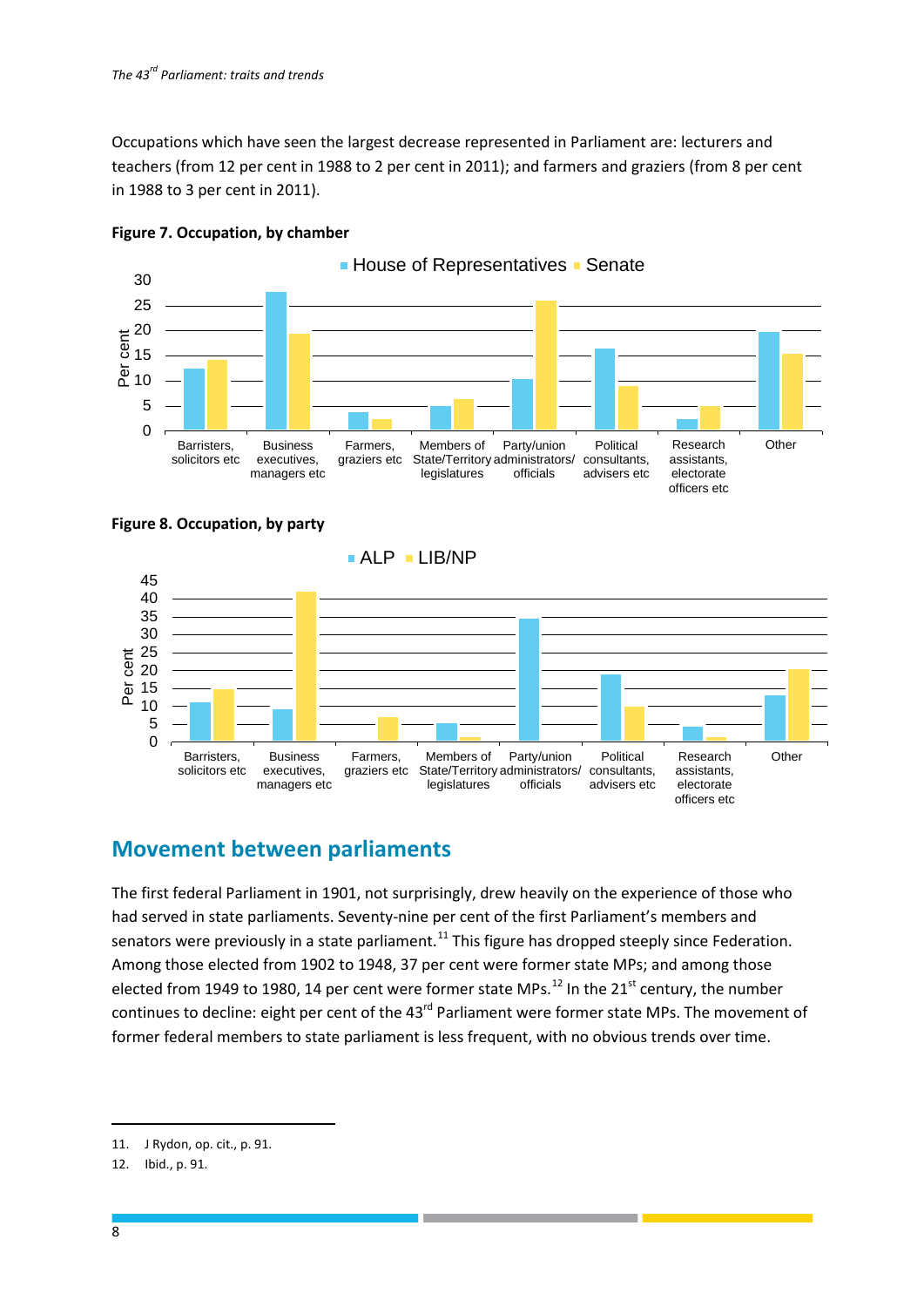Local government service continues to play a significant role in the career path of federal members. In 1986 political historian Joan Rydon observed:

at one extreme [local government service] may be regarded as a training ground in politics…at the other it may be little more important than any other local activity or community service which contributes to public prominence and popularity'.<sup>[13](#page-9-1)</sup>

Approximately 30 per cent of the first Parliament served in local government.<sup>[14](#page-9-2)</sup> This figure, like the percentage of state MPs, has also declined over the years, but not as dramatically. The figure dropped to 19 per cent in 1980<sup>[15](#page-9-3)</sup> and 15 per cent in the 43<sup>rd</sup> Parliament.

### <span id="page-9-0"></span>**Length of service**

As at 1 July 2011, of the 226 members of the 43<sup>rd</sup> Parliament, nearly two-thirds (148 MPs or 65 per cent) had served less than 12 years; 45 members (20 per cent) had served less than three years (see Figure 9).



#### **Figure 9. Length of service, total**

<span id="page-9-1"></span><sup>13.</sup> J Rydon, op. cit., p. 103.

<span id="page-9-2"></span><sup>14.</sup> Ibid., p. 96.

<span id="page-9-3"></span><sup>15.</sup> Ibid., p. 96.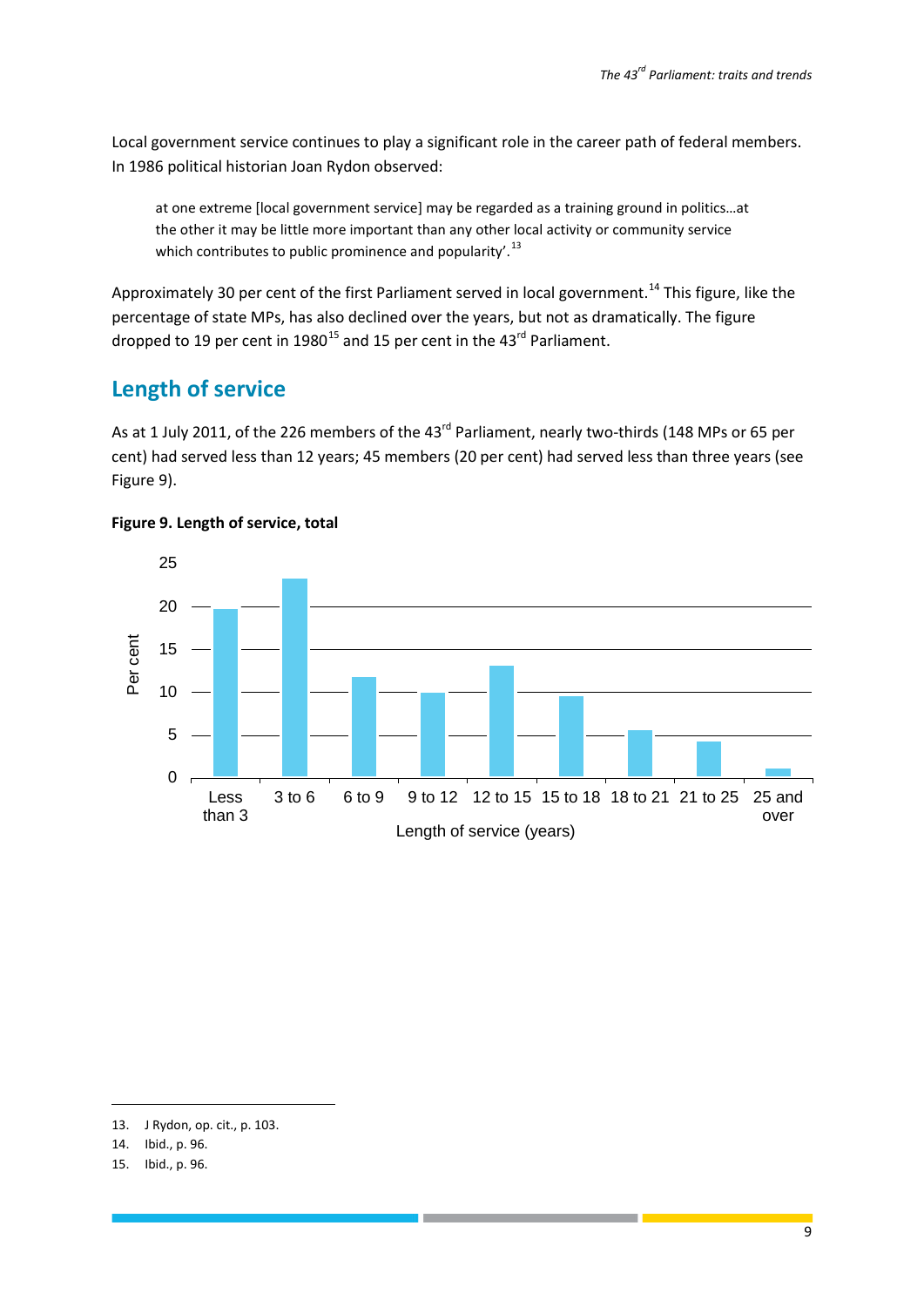The longest serving members of the 43<sup>rd</sup> Parliament are listed below in Table 3.

### **Table 3. Longest serving members of the 43rd Parliament**

|                                           | <b>Senate</b>       | <b>House of Representatives</b> |
|-------------------------------------------|---------------------|---------------------------------|
| *Philip Ruddock (LIB, Berowra, NSW)       |                     | from 22.9.1973                  |
| ‡Senator Ron Boswell (NATS, Qld)          | from 5.3.1983       |                                 |
| <b>‡Harry Jenkins (ALP, Scullin, Vic)</b> |                     | from 8.2.1986                   |
| Bronwyn Bishop (LIB, Mackellar, NSW)      | 11.7.1987-24.2.1994 | from 26.3.1994                  |
| Warren Snowdon (ALP, Lingiari, NT)        |                     | 11.7.1987-2.3.1996              |
|                                           |                     | and from 3.10.1998              |
| Senator John Faulkner (ALP, NSW)          | from 4.4.1989       |                                 |
| ‡Simon Crean (ALP, Hotham, Vic)           |                     | from 24.3.1990                  |
| Laurie Ferguson (ALP, Werriwa, NSW)       |                     | from 24.3.1990                  |
| Daryl Melham (ALP, Banks, NSW)            |                     | from 24.3.1990                  |
| Bruce Scott (NATS, Maranoa, Qld)          |                     | from 24.3.1990                  |
| ‡Alex Somlyay (LIB, Fairfax, Qld)         |                     | from 24.3.1990                  |
| Warren Truss (NATS, Wide Bay, Qld)        |                     | from 24.3.1990                  |

\* Father of the House (the longest continuous serving Member of the House of Representatives) ǂ did not contest 2013 election

The length of service in each chamber is similar with some occasional fluctuations (see Figure 10).





a provinci

and the state of the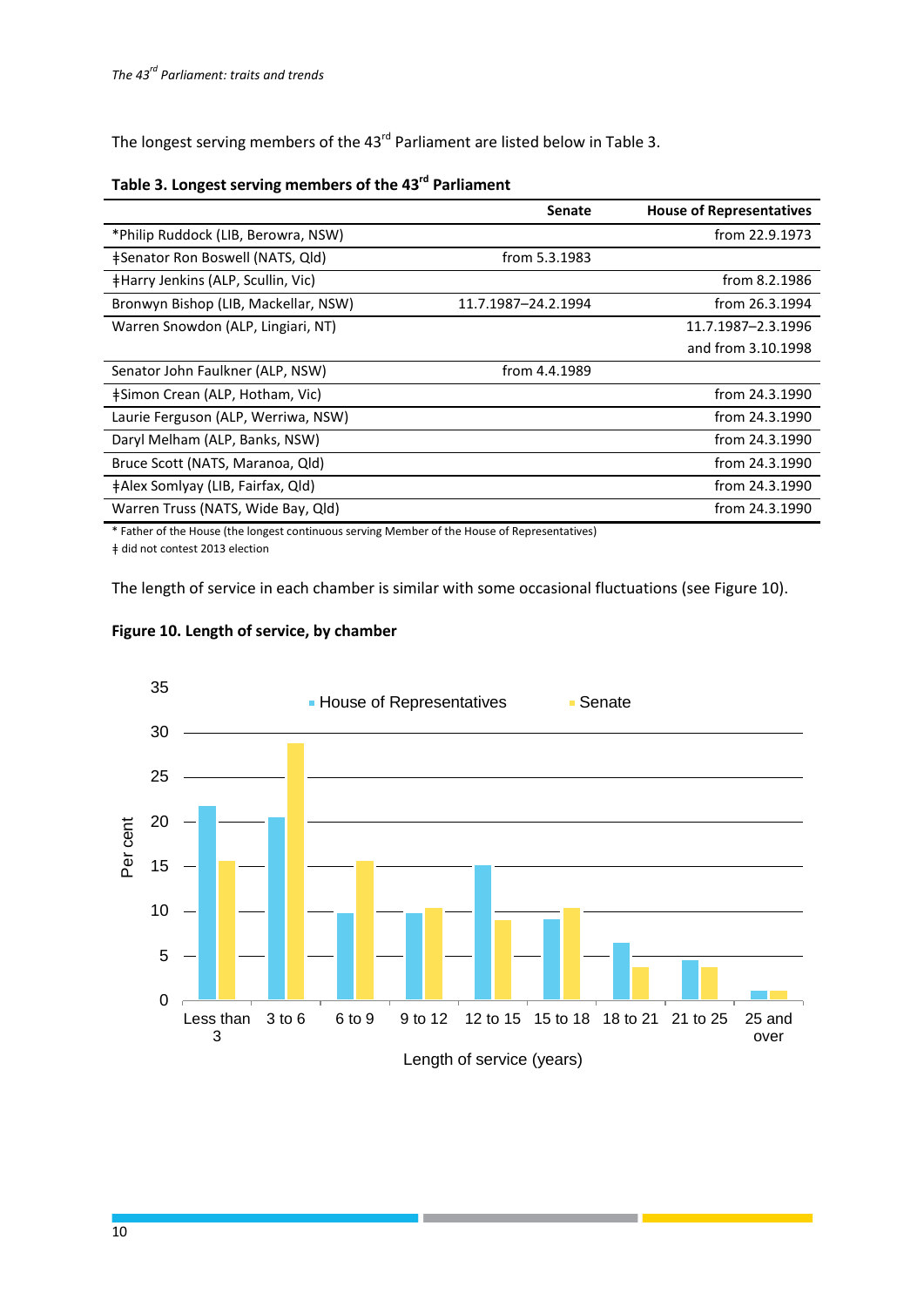Examining length of service by party, notable differences can be observed in the 'three to six years' and 'less than three years' categories. These differences are consistent with the 2007 and 2010 election results and the respective swings to and from the ALP. Clearly a number of factors are at work in determining career length, perhaps most obviously, electoral success and the prospect of being in government and/or the executive.





For those MPs elected between 1901 and 1909 the average completed length of service was 10.6 years.<sup>[16](#page-11-1)</sup> This of course includes many MPs who had previously served in state parliament. For those elected between 1949 and 1954 the average completed length of service rose to 14.1 years.<sup>[17](#page-11-2)</sup> More recently, between 2000 and 2012 the average completed term dropped to 13 years—12.6 years for members of the House of Representatives and 14 years for senators. Therefore there has been a slight if not substantial reduction in length of service. Given the increased 'professionalisation' of politics<sup>[18](#page-11-3)</sup> and given that many MPs have served an apprenticeship in politics-related positions before entering the chamber, the era of the career politician is not over.

### <span id="page-11-0"></span>**Comparisons with other countries**

A comparison with similar statistics compiled in other countries suggests these demographic trends are not unique to Australia, although there are interesting differences:

1

<span id="page-11-1"></span><sup>16.</sup> J Rydon, op. cit., p. 58.

<span id="page-11-2"></span><sup>17.</sup> Ibid.

<span id="page-11-3"></span><sup>18.</sup> See K Jones, ['Professional politicians as the subjects of moral panic',](http://parlinfo.aph.gov.au/parlInfo/download/library/jrnart/USWQ6/upload_binary/uswq62.pdf;fileType=application%2Fpdf#search=%22library/jrnart/USWQ6%22) *Australian Journal of Political Science*, 43 (2), June 2008, pp. 243–258.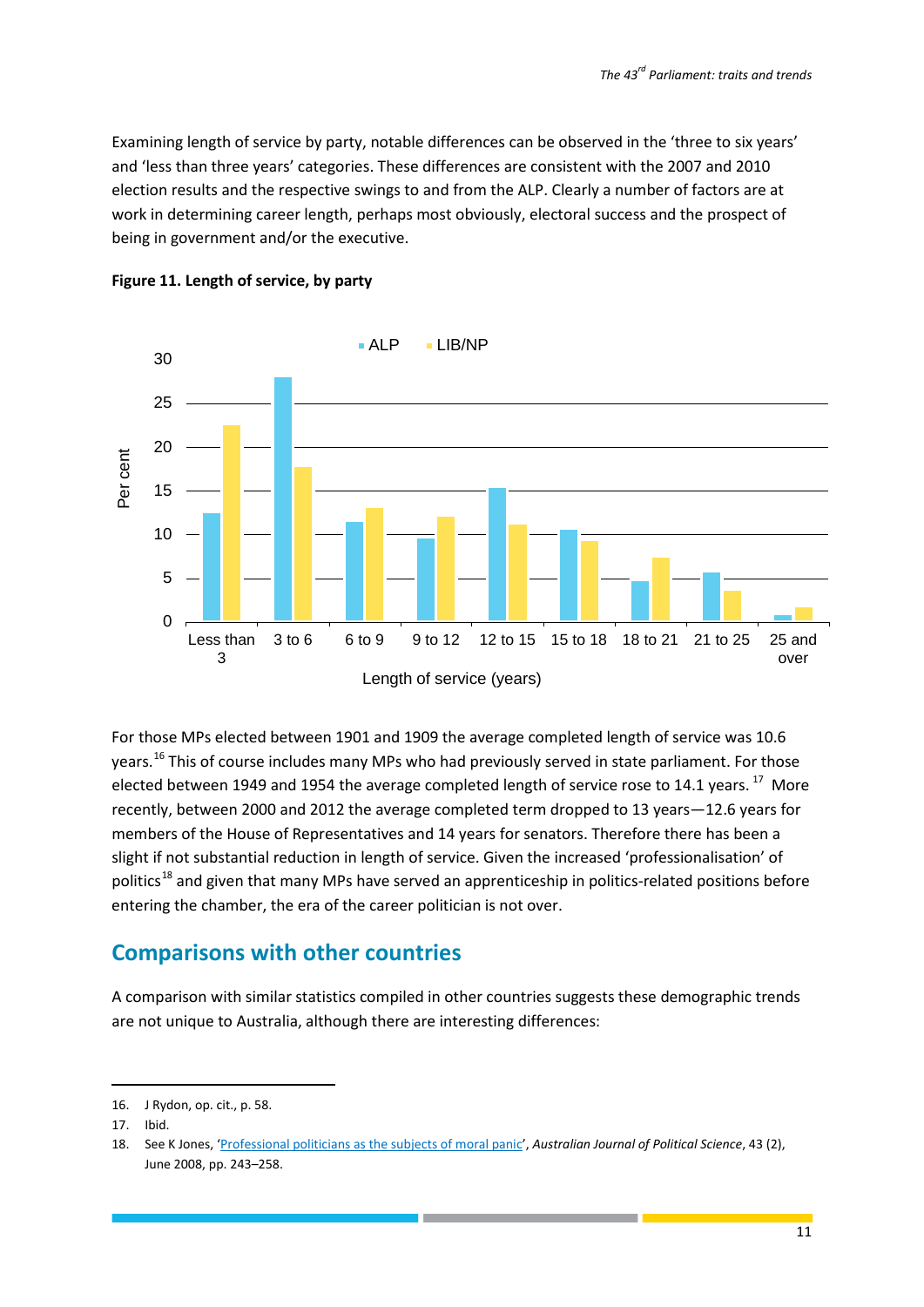- the percentage of women in Parliament in Australia (30 per cent) is substantially higher than either the United Kingdom (22 per cent) or the United States (18 per cent), but far less than countries such as Rwanda (52 per cent), Cuba (49 per cent) and Sweden (45 per cent)<sup>[19](#page-12-1)</sup>
- the United States, Canada and Ireland, like Australia, have a higher proportion of women in the upper house, $^{20}$  $^{20}$  $^{20}$  but this is by no means a global trend
- the average age of Australian MPs (51) is comparable with that of the House of Commons in the United Kingdom  $(50)^{21}$  $(50)^{21}$  $(50)^{21}$  and Canada  $(52)^{22}$  $(52)^{22}$  $(52)^{22}$  but considerably younger than the average age of Members of the United States Congress (57 in the House, 62 in the Senate)<sup>[23](#page-12-5)</sup>
- average length of completed parliamentary terms in Australia between 2000 and 2013 was double that of the Canadian Parliament—12.6 years in the House of Representatives compared with six years in Canadian House of Commons; 14 years in the Senate compared with 7.6 years in the Senate of Canada<sup>[24](#page-12-6)</sup>
- the percentage of post-secondary educated MPs in Australia (81 per cent) is not as high as that of the UK House of Commons (90 per cent)<sup>[25](#page-12-7)</sup> or the US Congress (94 per cent)<sup>[26](#page-12-8)</sup> and
- trends in occupational background are familiar: in Congress, law, public service/politics and business are the dominant professions.<sup>[27](#page-12-9)</sup> In the UK House of Commons, there has been a significant rise in the number of MPs previously engaged in politics-related occupations.<sup>[28](#page-12-10)</sup>

Consequently, to some extent the characteristics of the Australian Parliament reflect global trends in other parliaments.

### <span id="page-12-0"></span>**Conclusion**

The 43<sup>rd</sup> Parliament was prorogued on 5 August 2013. Twenty-five Members of the House of Representatives did not contest the 7 September election. This is the highest number of retirements in the House of Representatives at one election—the previous highest number was 21 in 2007. Similarly in the Senate, seven senators announced their impending retirement and a further three senators, David Feeney (ALP, Vic), Barnaby Joyce (NATS, Qld) and Matt Thistlethwaite (ALP, NSW)

-

<span id="page-12-1"></span><sup>19.</sup> Inter-Parliamentary Union (IPU)[, Women in national parliaments,](http://www.ipu.org/wmn-e/classif.htm) IPU website, 1 July 2013, accessed 1 August 2013. The individual chambers of bicameral Parliaments have been combined for ease of comparison.

<span id="page-12-2"></span><sup>20.</sup> Ibid.

<span id="page-12-3"></span><sup>21.</sup> Characteristics of the [new House of Commons,](http://www.parliament.uk/business/publications/research/key-issues-for-the-new-parliament/the-new-parliament/characteristics-of-the-new-house-of-commons/) United Kingdom Parliament website, accessed 1 August 2013.

<span id="page-12-4"></span><sup>22.</sup> [Members of the House of Commons -](http://www.parl.gc.ca/Parlinfo/lists/ParliamentarianAge.aspx?Chamber=03d93c58-f843-49b3-9653-84275c23f3fb&Menu=HOC-Bio) average age, Parliament of Canada website, accessed 1 August 2013.

<span id="page-12-5"></span><sup>23.</sup> JE Manning[, Membership of the 113th Congress: a profile,](http://www.fas.org/sgp/crs/misc/R42964.pdf) Congressional Research Service, 2013 accessed 1 August 2013.

<span id="page-12-6"></span><sup>24.</sup> Statistics provided by C Kam and F Pinar, Dept of Political Science, University of British Columbia, Vancouver, Canada, calculated from data published on the **Parliament of Canada website**, accessed 23 September 2013.

<span id="page-12-7"></span><sup>25.</sup> [Characteristics of the new House of Commons,](http://www.parliament.uk/business/publications/research/key-issues-for-the-new-parliament/the-new-parliament/characteristics-of-the-new-house-of-commons/) United Kingdom Parliament website, accessed 1 August 2013.

<span id="page-12-8"></span><sup>26.</sup> JE Manning, op. cit.

<span id="page-12-9"></span><sup>27.</sup> Ibid.

<span id="page-12-10"></span><sup>28.</sup> ['Representatives of society: background and characteristics of MPs'](http://www.parliament.uk/business/publications/research/olympic-britain/parliament-and-elections/representatives-of-society/) in *Olympic Britain*, United Kingdom Parliament website, accessed 1 August 2013.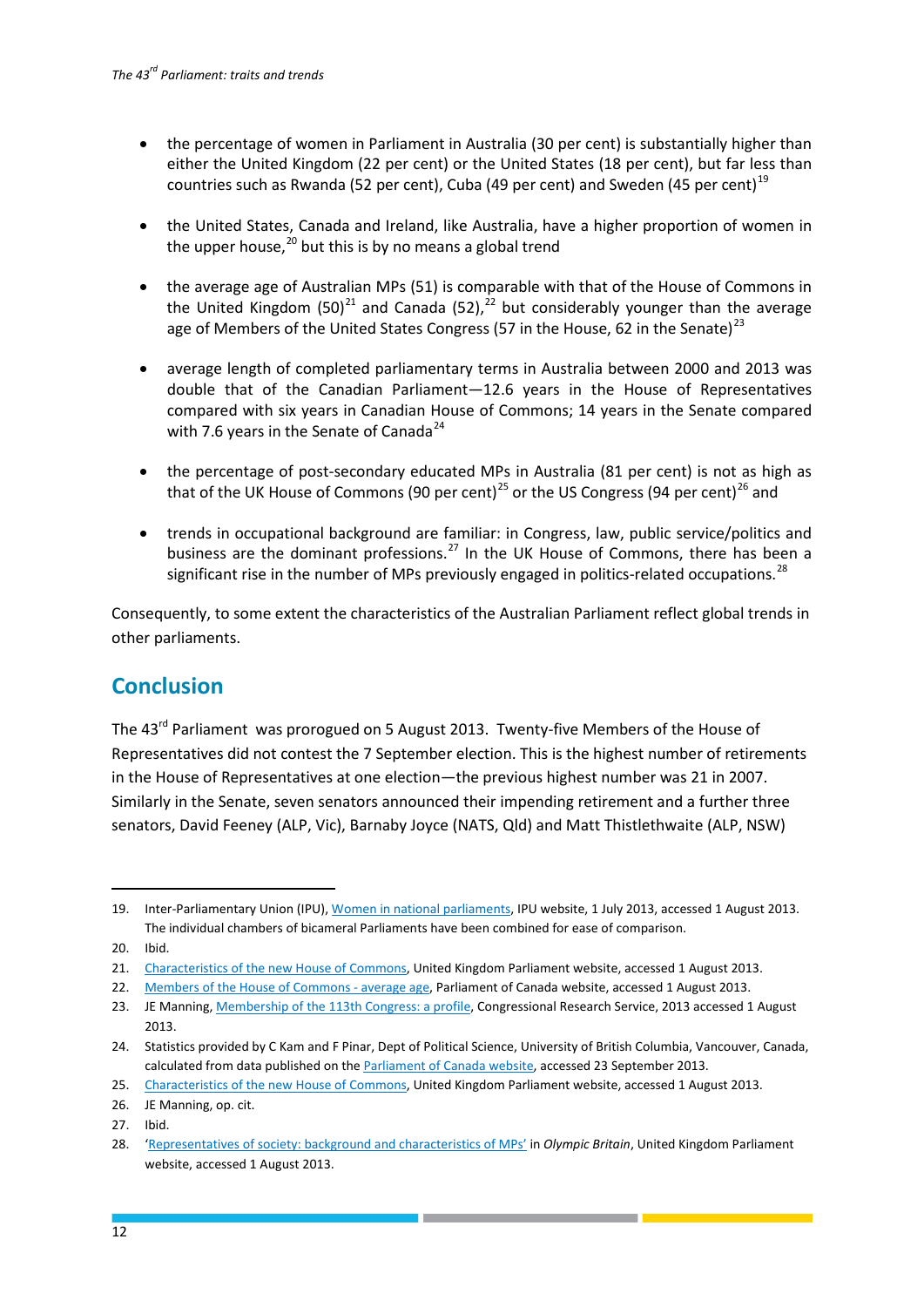resigned to contest the House of Representatives. This is also comparable with 2007, which saw the departure of ten senators. With such a sizeable turnover, it will be interesting to examine the characteristics of the 44<sup>th</sup> Parliament, and to monitor its traits and trends. In 2006 it was observed that MPs were predominantly middle-aged, well-educated men, likely to have been employed in politics-related occupations, business or law before entering parliament.<sup>[29](#page-13-0)</sup> The statistics indicate that for the 43<sup>rd</sup> Parliament this remained the case.

1

<span id="page-13-0"></span><sup>29.</sup> S Miskin and M Lumb, op. cit.